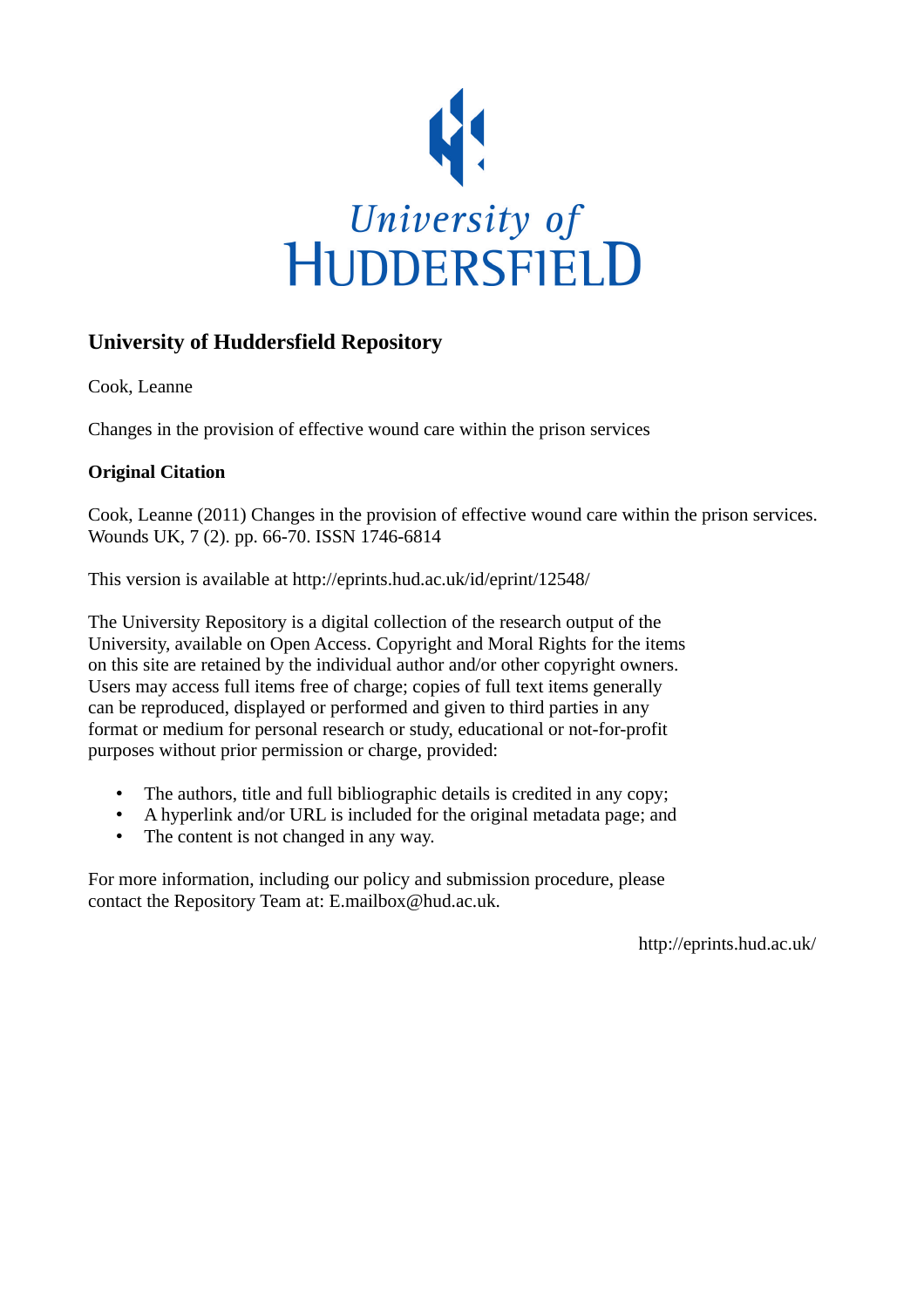# Changes in the provision of effective wound care within the prison services

Nursing in the prison service is an emerging area of practice and the benefits nurses provide to patients/prisoners' mental health and physical well-being is widely recognised. This article highlights some of the common wounds seen in prisons and discusses the unique challenges of addressing tissue viability in this specific environment, where patients often have a range of complex health problems, including mental health issues and drug dependency.

## **KEY WORDS**

Prison nursing Wound care Substance abuse Tissue viability Self-harm

The number of individuals detained<br>
at Her Majesty's pleasure continues<br>
to increase year on year. According<br>
to the latest Home Office statistics at Her Majesty's pleasure continues to the latest Home Office statistics, more than 85,000 people are currently in prison, at a ratio of almost 20 males to every female (Ministry of Justice, 2011). All prisons have some healthcare facilities and professionals on site; these may include pharmacies, nurses and general practitioners (Triggle, 2006), many of whom have a special interest or qualifications within mental health. Within the last five years, the provision of health care in prisons within England and Wales has been brought into the National Health Service. Before this, health care was directly sourced by the Home Office. A similar process has

**Leanne Cook is Lecturer/practitioner, School of Human and Health Sciences, University of Huddersfield**

Leanne Cook

taken place in Northern Ireland, with responsibility for health care in prisons being transferred from the Northern Ireland Office to the Health and Social Care Trusts. The Scottish Government in 2008 announced that health care would best be delivered via the portfolio of the cabinet secretary for health, rather than the cabinet secretary for justice, thus

**... it is suggested that 90% of prisoners have mental health problems, substance misuse problems or, indeed, both (Department of Health [DH], 2001). Healthcare professionals currently manage the care of this complex group of individuals against a backdrop of overcrowding, enormous organisational change, and the competing demands of care and custody (Walsh and Freshwater, 2009).**

aligning Scotland with the prison service in England and Wales, (Royal College of Nursing [RCN], 2009).

The changes in England and Wales were made to improve the quality of care received by inmates and to ensure that they received the same standard of care and access to services as provided by the public sector. The seminal document, *Patient or Prisoner? A new strategy for health care in prisons* (HM inspectorate of Prisons for England and Wales, 1996) prompted changes in service in prison, as it highlighted many areas of health inequality: complete loss of freedom is the punishment intended by a custodial sentence, but this should not result in inadequate health care (Shakespeare, 2008). The United Nations (1990) had previously stated that prisoners should have access to equivalent healthcare services available in the rest of a country without discrimination based on their legal situation. As recently as 2010, the Prison and Probation Ombudsmen (2010) reported serious concerns over the clinical care provided in prisons, especially in relation to medical emergencies. Mental health and substance misuse dominate the health needs of the prisoner population; it is suggested that 90% of prisoners have mental health problems, substance misuse problems or, indeed, both (Department of Health [DH], 2001). Healthcare professionals currently manage the care of this complex group of individuals against a backdrop of overcrowding, enormous organisational change, and the competing demands of care and custody (Walsh and Freshwater, 2009).

## **Prison health care**

The focus on health care in prisons is in line with that of primary care,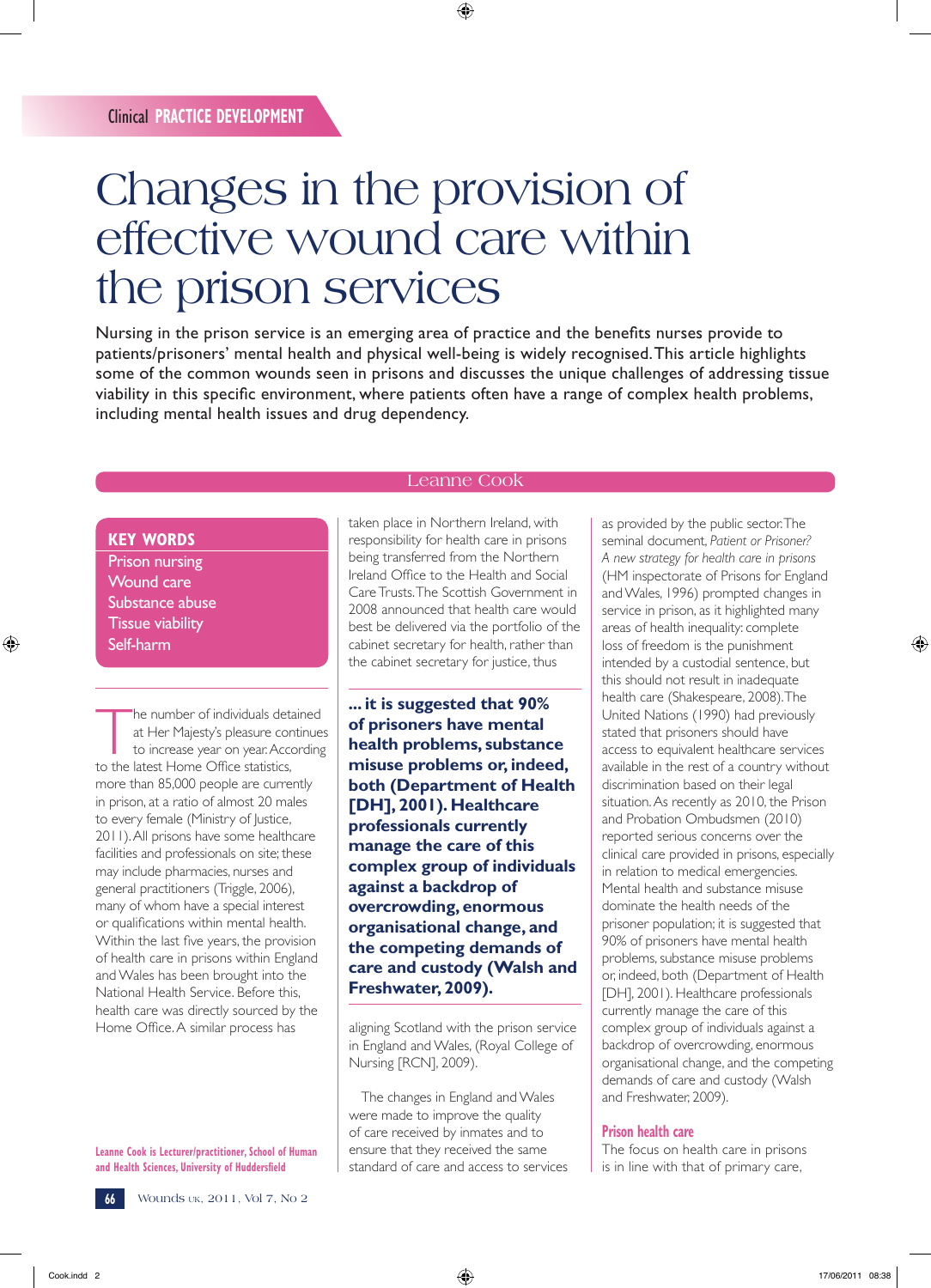providing services to promote the health of prisoners and identify, assess and treat health problems. Additionally, the adoption of NHS health care in prisons should ensure that services are delivered in line with agreed national standards and protocols, such as National Service Frameworks (NSFs) and those provided by the National Institute of Health and Clinical Excellence (NICE). Walsh and Freshwater (2009) state that prison itself can be viewed as a community and, inevitably, chronic and acute medical conditions are dealt with by nursing staff, in addition to health screening, supporting GP surgeries and dealing with trauma.

Additional demands are placed on the prison health services as prisoners characteristically make little use of health services outside prison, but make extensive use of the services during imprisonment (Marshall et al, 2001). Currently in England and Wales, primary care trusts (PCT) hold responsibility for the provision of health services for prisoners, however, with the devolution of PCTs in the upcoming months, in line with the document, *Equity and Excellence: Liberating the NHS* (DH, 2010), the future of commissioning and the provision of health care in prison is currently unclear.

Skills required by healthcare professionals working in the prison setting to address the needs of prisoners are wide-ranging, varying from mental health and general nursing skills to skills and competencies in custodial care and security (Walsh and Freshwater 2009). These include skills relating to wound assessment and management. A point prevalence study undertaken in Ireland by McDermott-Scales et al (2009) identified wound prevalence in prisons to be 2.7%, but concluded that even though the number of wounds is small, it is essential that prison nurses have the necessary skills and access to wound management professionals when dealing with problematic wounds.

**Common conditions Leg ulceration** The health needs of the prison population are much greater than the community as a whole (Prison Reform Trust, 2005), with many having a diverse range of complex health issues including acute and longstanding physical and mental illness, drug, alcohol and tobacco dependency, sexual health problems, suicide and self-harm. In fact, some of the reasons people arrive in prison are related to their lifestyle and poor health-related practices such as abuse of alcohol or misuse of drugs (Watson, 2007). Sixty-three percent of inmates reported hazardous levels of drinking before being sentenced (Shakespeare, 2008), and 60–70% of prisoners entering UK prisons have a history of illicit drug use (Singleton et al, 1999), with 36% admitting to previously using heroin (Shakespeare, 2008).

With the high turnover of inmates in many prisons, it may be concluded that there will also be a huge number of drug users passing through the prison services each year. A history of intravenous (IV) drug use is known to be a causative factor of chronic venous insufficiency (Pieper and Templin, 2001), and it is widely recognised that chronic venous insufficiency and subsequent venous hypertension are the main causative factors for the development of venous ulceration (Mekkes et al, 2003; Anderson, 2008; O'Meara et al, 2009). Within a one-year period, around one-third of drug users reported an injection-related abscess, sore or open wound (Health Protection Agency [HPA], 2009). Therefore, the rates of lower limb ulcerations in prisons are likely to be more prevalent than that of the general population.

Due to a combination of chaotic patient lifestyle and disengagement with health services, many of these patients will never have sourced medical or nursing care for their ulceration while in the community (Pieper and Hopper, 2005). Rather, they will choose to self-care, often for many years, using a variety of methods to manage the exudate and 'dry up' the exuding ulcers through the application of talcum powder, sanitary towels, babies nappies and hand towels (Cook and Jordon, 2010). With addiction populations

also experiencing high levels of malnutrition, wound healing is likely to be slower (McDermott-Scales et al, 2009). Treatment programmes for IV drug abusers suffering with venous leg ulcers should be tailored to treat the ulcer together with general and mental health, including addiction, thereby improving long-term outcomes for both the individual and their families (Cook and Jordon, 2010). It is proven that the most effective way to promote healing of venous ulceration is the application of graduated compression therapy, (O'Meara et al, 2009). However, in the author's opinion, there are often difficulties in prisoners accessing such treatment as few prison nurses are competent in the application of compression bandaging. This is often due to many factors, including difficulty in accessing training and the sporadic number of prisoners requiring compression therapy making it difficult to maintain competencies.

Practitioners need to be educated and trained in the use of compression bandaging and to use their skills regularly to maintain competency. However, access to training and education is not always easy and the opportunity to practice skills can vary significantly. This should not be used as an excuse for prisoners receiving substandard care and solutions to these issues should be found. In the author's opinion, one solution is the implementation of care pathways specifically designed for prison services, involving certain prison nurses undergoing education sessions relating to the diagnosis and management of leg ulceration, to ensure that they are competent at assessment. This would lead to their becoming a form of link nurse who undertakes all initial assessments. This is feasible as the patient numbers needing initial assessment would be manageable for one or two individuals, but this would not eliminate the problems of application/ renewal of compression bandaging, as these numbers would be substantially higher. In the author's opinion, the use of compression hosiery rather than compression bandaging could provide a practical solution to the need for compression therapy while in prisons.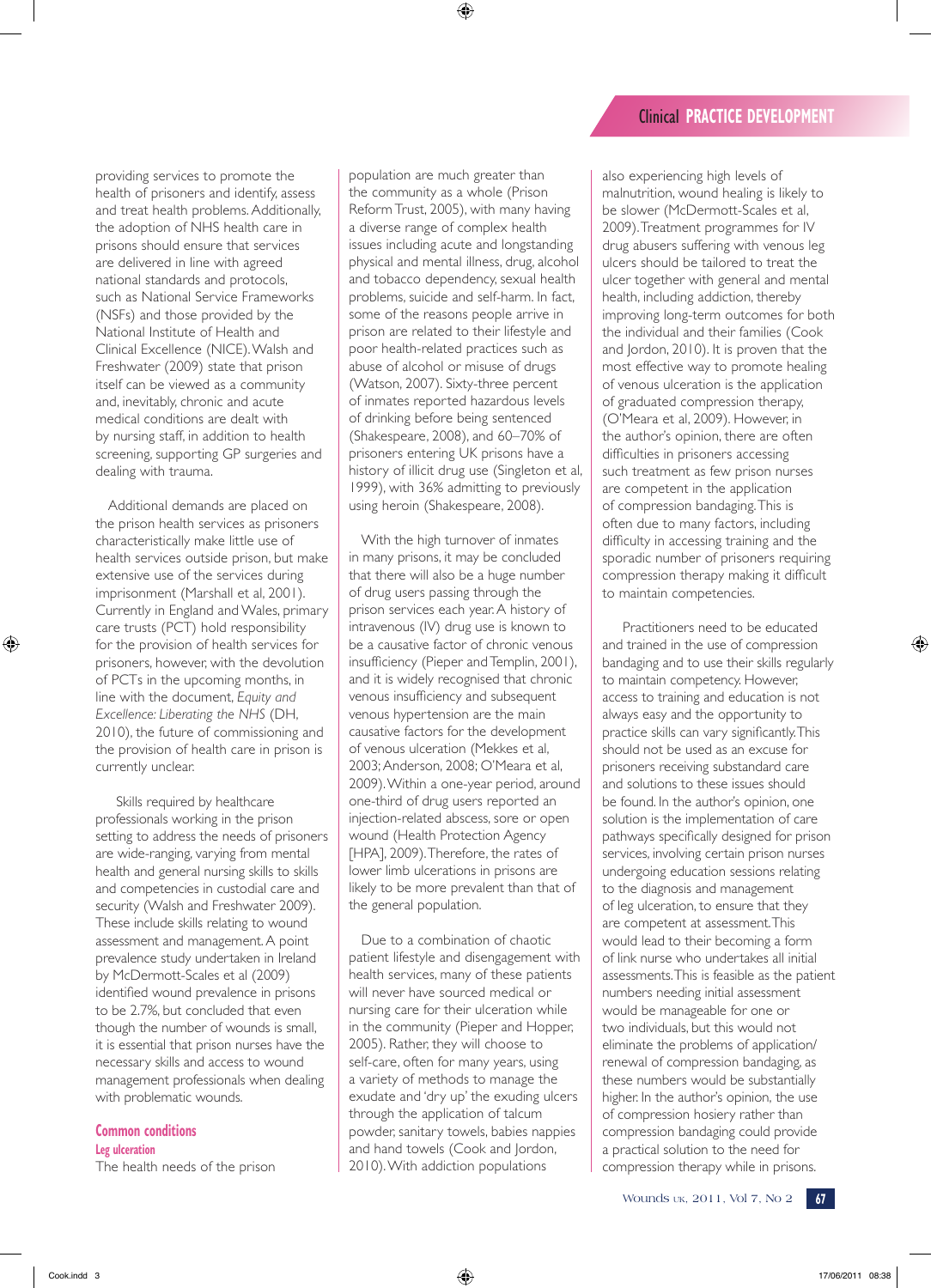Compression hosiery kits provide a sustained graduated compression that is determined by the manufacturing process (Thomas and Fram, 2003; World Union of Wound Healing Societies [WUWHS], 2008), not the individual, thereby eliminating the need for regular application to maintain competencies. This would also remove the need for a large body of trained nurses who needed to maintain competencies in compression bandaging. The nursing teams would still, however, need education on how to measure, apply and care for hosiery and on how to examine the limb for any signs of skin damage. Additional advantages of using hosiery kits are that the patients have freedom of choice regarding footwear and clothing, and are not restricted by the bulkiness of bandages. Additionally, patients are able to apply and remove their hosiery themselves, thereby enabling them to take control of their care, which in turn encourages ownership and ultimately aids concordance (Coull and Clark, 2005).

## **Self-harm**

Mental health problems are more prevalent in the prison population to that of the general population (Brinded et al, 2001; Diamond et al, 2001). Clearly, there is a link between mental health and suicide, with prisons renowned for being a high risk environment for suicide (World Health Organization [WHO], 2000). The skills of prison nurses can be utilised to offer support and encouragement for prisoners, some of whom can see no real hope for their future. Additionally, there are greater social benefits of tackling mental health while in prison, as evidence shows that improving the mental health of prisoners and dealing with drug addiction reduces the risk of reoffending (Holloway et al, 2006).

Self-harm is common in prison due to the combined increase risks from mental health illness and incarceration (Royal College of Psychiatrists, 2010). Ousey and Ousey (2010) remind us that self-harm is poorly understood by many healthcare professionals, suggesting that staff who are expected to treat self-harm injuries are required

to undertake dedicated training to improve both their understanding of the condition and the treatment and care they provide. Every individual that self-harms requires comprehensive assessment, including full mental health and social needs assessment, with evaluation of their social, psychological and motivational factors specific to the act of self-harm (NICE, 2004a).

Wound assessment should include details of when the injury was caused, what caused the wound and if the patient has any preferred treatment method, as many will be habitual selfharmers. Moffatt (2000) explains the difficulties when assessing patients who have wounds caused by self-harm. She states that when assessment has ruled out the presence of an organic cause for the wound, the practitioner is faced with the dilemma of whether to tell the service user that he/she suspects self-wounding. This decision must always be made on an individual basis and with the support and agreement of the multidisciplinary team. Assessment and management of the wound will follow the same principles of other wounds, including assessment of the wound site, wound dimensions,wound bed, amount and colour of exudate,appearance of the surrounding skin, amount and intensity of any pain and treatment options (Ousey and Ousey, 2010). A literature review on deliberate selfharm (Mangnall and Yurkovich, 2008) identified that those individuals who perform the act feel that they have no support, and that there is no one who has the understanding and affection that they require to tackle their underlying emotions. This challenge is compounded even more so when in a prison environment.

#### **Diabetic foot ulceration**

Diabetes is recognised as one of the most chronic conditions in our society (Diabetes UK, 2009b). Therefore, this has to be identified as a health issue in all environments, including prisons. As a general rule, prison populations tend to be young, about 60% of prisoners in the UK are under 30 years old (Leivesley and Booth, 2009). However, there has been an increase in the number

of older prisoners in the last decade (Fazel et al, 2004) and, therefore, it is likely that prisons will be dealing with larger numbers of prisoners suffering from age-related and chronic diseases (Condon et al, 2007).

Prevalence of diabetes in prisons varies. Marshall et al (2000) estimated prevalence as being between 0.6% and 0.8% in the general prison population, while Leivesley and Booth (2009) audited a high security prison and estimated the prevalence of diabetes to be 2.3%. Although the numbers appear low, diabetes is 2–8 times more common in prison populations than in the general community (Marshall et al, 2000).

Diabetes UK's (2005) position statement highlights the need to use national diabetes frameworks, which focus on reducing the burden of diabetes from complications such as blindness, chronic heart disease, renal failure and amputation, and aims to set the standards of care that all people with diabetes should expect across the entire diabetes care pathway to ensure high quality care. It goes on to state that all institutions, including prisons, should provide people with diabetes the necessary care to live a healthy and long life, in accordance with the NSF. However, there is little audit data into how successful prisons are at delivering diabetic care, especially relating to the provision of diabetic foot assessment.

Foot complications are common in diabetes, with 20–40% of people with diabetes having neuropathy and a further 20–40% having peripheral arterial disease (NICE, 2004b), both of which can predispose patients' feet to develop ulcerations. Diabetic foot ulceration is estimated to affect approximately 4–10% of people with diabetes, of which 15% result in lower limb amputations (Boulton et al, 2005).

It is vital that prisoners receive appropriate assessment and intervention to prevent and manage foot problems, as outlined in national guidance (NICE, 2004b). This includes annual review of patients' feet, as a minimum, with sensation testing, footwear inspection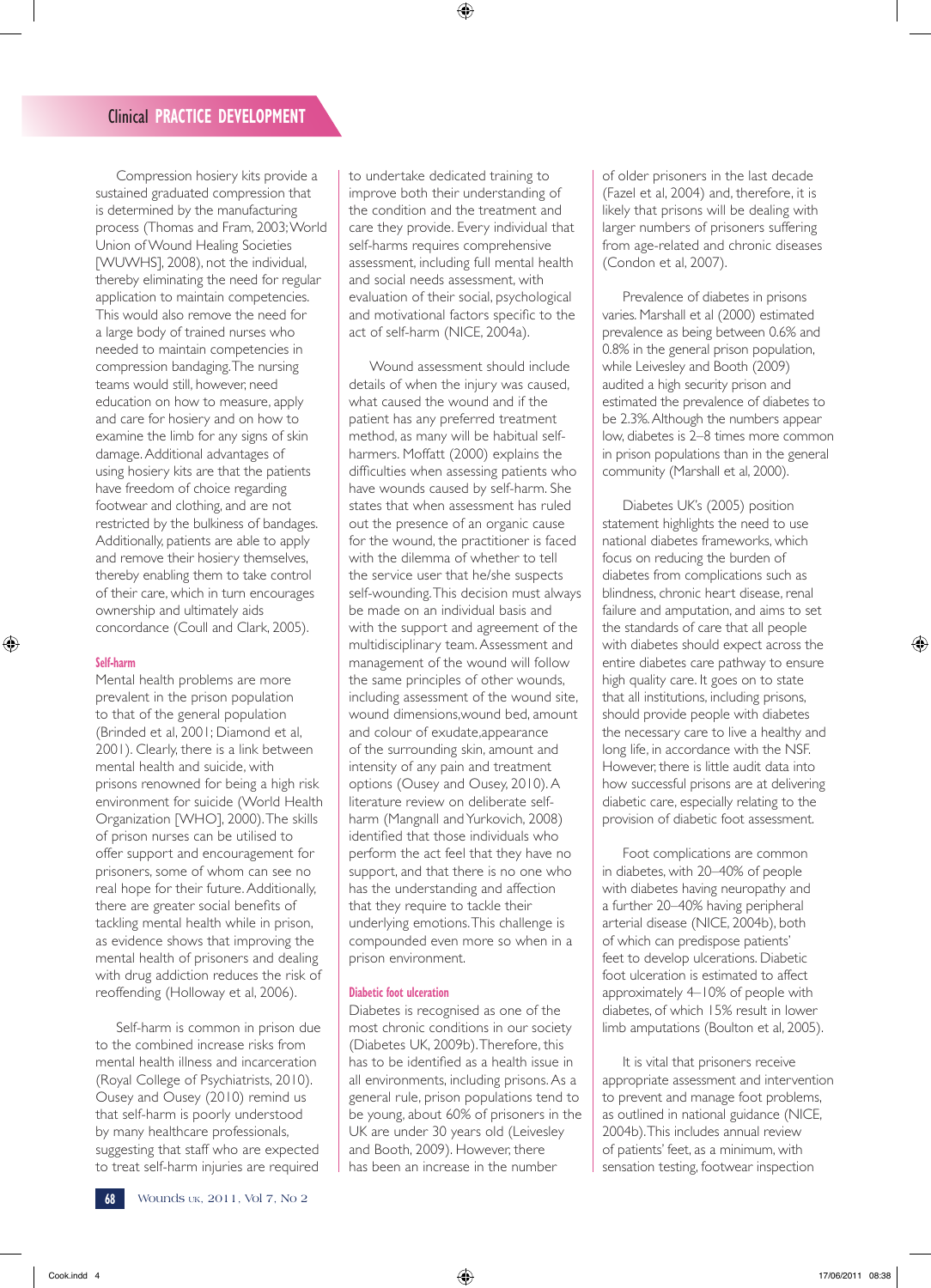and palpation of pulses. Patients considered at an increased risk, where there is evidence of neuropathy or absent foot pulses or other risk factors, should have assessments performed on a 3–6-monthly basis. Patients categorised as high risk, i.e. those with neuropathy or absent pulses plus deformity or skin changes or previous ulcerations, should have repeat assessments performed on a 1–3-monthly basis. A foot emergency is classed as new ulceration, swelling or discolouration and urgent referral to a multidisciplinary foot care team should be made within 24 hours (NICE, 2004b). Multidisciplinary foot care teams should comprise highly trained specialist podiatrists and orthotists, nurses with training in dressing diabetic foot wounds, and diabetologists with expertise in lower limb complications. They should have unhindered access to services for managing major wounds, urgent inpatient facilities, antibiotic administration, community nursing, microbiology, diagnostic and advisory services, orthopaedic/podiatric surgery, vascular surgery, radiology and orthotics (NICE, 2004b).

*Putting feet first* (Diabetes UK, 2009a) reiterates this by stating that if any person shows signs of active disease of the foot, the advice of a healthcare professional, or team, with specialist skills in the management of the foot in diabetes should be requested. The term active foot disease, which may be either acute or chronic, refers to anyone with diabetes who has an ulcer, blister or break in the skin of the foot, inflammation or swelling of any part of the foot, or any sign of infection, unexplained pain in the foot, fracture or dislocation in the foot with no preceding history of significant trauma and gangrene of all, or part of the foot, (Diabetes UK, 2009a). It is essential that prison nurses are able to recognise the urgency of diabetic foot ulceration and refer in a timely manner to appropriately skilled specialists to ensure prisoners receive the appropriate standard of care.

## **Accountability**

Prison nursing is as unique as the environment in which it is practiced, with professionals facing different

challenges which are both personally and professionally demanding. The secure nature of a prison environment directly impacts on the traditional nurse-patient relationship, and this should be managed differently, both physically and psychologically. The goals of prison are to:

- $\blacktriangleright$  Provide punishment in the form of custody
- **>** Maintain order
- $\rightarrow$  Control and discipline in a safe, appropriate environment
- $\blacktriangleright$  Prepare for reintegration into society.

# **... prison nurses have the unique opportunity to provide professional nursing care in conjunction with a supportive framework, which can enable prisoners to feel valued, cared for and less like social outcasts.**

The Nursing and Midwifery Council (NMC, 2008) states that nurses must make the care of people their first concern, treating them as individuals and respecting their dignity. Often prison nurses are torn between these two different cultures: nursing and the caring philosophy and custody and security (Norman, 1999).

## **Summary**

All individuals have the right to the same standard of health care regardless of socioeconomic background, colour of skin, religious beliefs or criminal record. Custodial sentencing should not and must not include the denial to effective and appropriate health care, including access to tissue viability services. Norman (1999) suggests that prison nurses have the unique opportunity to provide professional nursing care in conjunction with a supportive framework, which can enable prisoners to feel valued, cared for and less like social outcasts. Over the last decade, there has been significant progress to ensure that prisoners receive the high quality services required of a modern healthcare system. However, there are opportunities for improvements to

ensure that services are equivalent to the care provided in the community, especially in tissue viability. **Wuk**

#### **References**

Anderson I (2008) Compression bandaging in patients with venous insufficiency. *Nurs Standard* **23(10):** 49–55

Boulton A, Vileikyte L, Ragnarson-Tennvall G, Appelquist J (2005) The burden of diabetic foot disease. *Lancet* **366(9498):**  1719–24

Brinded P, Simpson A, Laidlaw T, Fairley N, Malcolm F (2001) Prevalence of psychiatric disorders in New Zealand prisons: A national survey. *Aust N Z J Psychiatry* **35:** 166–73

Cook L, Jordon K (2010) Leg ulceration in drug users: development of a multidisciplinary care pathway. *Wounds UK*  **6(4):** 74–82

Condon L, Gill H, Harris F (2007) A review of prison health and its implications for primary care nursing in England and Wales: the research evidence. *J Clin Nurs* **16(7):** 1201–9

Coull A, Clark M (2005) Best practice statement for compression hosiery. *Wounds UK* **1( 1):** 70–6

Department of Health (2001) *Changing the outlook: A strategy for development and modernising of mental health services in prisons*. DH, London

Department of Health (2010) *Equity and Excellence: Liberating the NHS*. DH, London

Diabetes UK (2005) Position Statement: Prisons — Care of people with diabetes. Diabetes UK, London. Available online at: www.diabetes.org.uk/Documents/ Professionals/Prisons\_care\_PS.doc [accessed 20/5/11]

Diabetes UK (2009a) *Putting feet first: Commissioning specialist services for the management and prevention of diabetic foot disease in hospitals*. Diabetes UK, London

Diabetes UK (2009b) *Diabetes in the UK 2009: Key Statistics on Diabetes*. Diabetes UK, London

Diamond P, Wang E, Holzer C, Thomas C, Cruser A (2001) The prevalence of mental illness in prison. *Administration Policy Mental Health* **29:** 21–40

Fazel S, Hope T, O'Donnell I, Jacoby R (2004) Unmet treatment needs of older prisoners: a primary care survey. *Age Aging* **33:** 396–8

Health Protection Agency, Health Protection Scotland, National Public Health Service for Wales, CDSC Northern Ireland (2009) *Shooting Up: Infections among injecting drug users in the United Kingdom 2008*. HPA, London